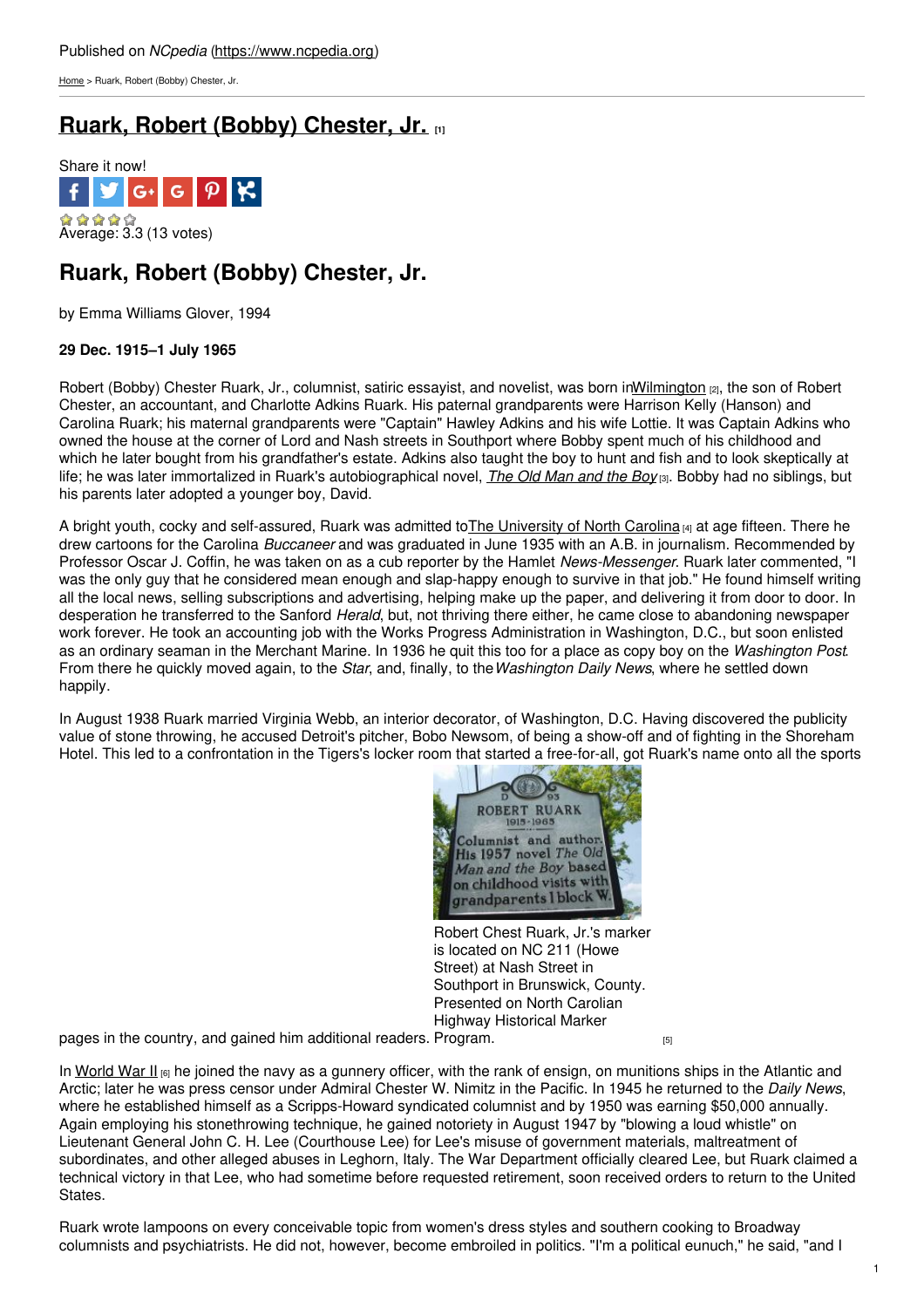don't evaluate myself as a heavy thinker." But he was pleased when compared with Westbrook Pegler, "the best technical writer I ever read." He began to consider his writing seriously and turned out best-selling novels at the rate of one every year or two, although, as he pointed out, the research had often taken many years. In 1947 *[Grenadine](https://www.worldcat.org/title/grenadine-etching-her-life-and-loves/oclc/1110767) Etching* [7], a flip, brash take-off on the historical novel, a genre he claimed was traditionally of poor quality but needed only a bawdy heroine such as Grenadine to make it a success, sold over 40,000 copies. It was followed in 1952 by *[Grenadine's](https://www.worldcat.org/title/grenadines-spawn/oclc/2411554) Spawn* [8] in the same vein. Meanwhile, there had appeared in 1948*I Didn't Know It Was [Loaded](https://www.worldcat.org/title/i-didnt-know-it-was-loaded-line-drawings-by-r-taylor/oclc/1245982)*[9], a collection of forty spicy essays gathered from his syndicated columns and, the next year, *One for the [Road](https://www.worldcat.org/title/one-for-the-road/oclc/1489376)* [10], further satire on the contemporary scene. He was also publishing articles regularly in the *[Saturday](http://catalog.hathitrust.org/Record/008573196) Evening Post [11], Collier's, Pic, Esquire*, and *Field and Stream*.

On the advice of his physician he took a year off and went with Virginia to hunt big game in Africa. Patterning his life on that of Ernest Hemingway, whom he admired extravagantly (Ruark even called his wife "Mama"), from 1950 onwards Ruark spent a good deal of time in Africa. In 1953 he published *Horn of the [Hunter](https://www.worldcat.org/title/horn-of-the-hunter/oclc/425007)*[12], the story of an African safari, and in 1955, his first major success as a serious novelist, *[Something](https://www.worldcat.org/title/something-of-value/oclc/271724) of Value* [13], based on the racial strife that led to the Mau Mau uprisings. He made well over a million dollars from the royalties on the latter book and from the movie rights sold to Metro Goldwyn Mayer. He purchased a house, his "castle in Spain," at Palamos on the Costa Brava near Barcelona and also maintained a swank penthouse in London. In 1957 Ruark returned to visit in Southport, Wilmington, [Raleigh](https://ncpedia.org/gazetteer/search/Raleigh) [14], and [Chapel](https://ncpedia.org/gazetteer/search/Chapel Hill) Hill [15]. At The University of North Carolina he discussed plans for a scholarship trust fund to be awarded on the basis of need alone. Having been "pinched for funds" as a student in the depression years, he said that he wanted his beneficiaries "to have a good time." The scholarships would be named for the four professors "I got the most from while I was at the University"—Oscar (Skipper) Coffin, Wallace Caldwell, Penrose Harland, and Phillips Russell. "They were the best," he said, "at preparing a person's mind to receive a little knowledge in subsequent years."

About 1963 he sold his grandfather's old house in Southport because, he said, "I do not think I could ever live with all the old ghosts." After that he did not go home again. Permanently settled in Spain, he wrote five more books: *The Old Man and the Boy* [16] (1957), *Poor No [More](https://www.worldcat.org/title/poor-no-more-a-novel/oclc/2062129)* [17] (1959), *The Old Man's Boy [Grows](https://archive.org/details/oldmansboygrowso002128mbp) Older*[18] (1961)—all [autobiographical;](https://www.worldcat.org/title/old-man-and-the-boy/oclc/285961) *[Uhuru](https://www.worldcat.org/title/uhuru-a-novel-of-africa-today/oclc/308309)* [19] (1962)—another study of race relations in Africa; and*The Honey [Badger](https://www.worldcat.org/title/honey-badger/oclc/285911)* [20] (1964)—his novel defining American womanhood. By the 1960s he and Virginia were divorced, and he became engaged to Marilyn Kaytor, food editor for *Look* magazine. In the last week of June 1965, however, Ruark suffered an attack at his home on the Costa Brava. Flown to London for medical treatment, he died there of internal bleeding. Accompanied by Miss Kaytor and Alan Ritchie, Ruark's longtime friend and secretary, his remains were returned to Spain and buried in the Colina LaFosca Cemetery near his home.

Ruark was an Episcopalian and a member of Phi Kappa Sigma. In his will, dated 6 May 1965, he left bequests totaling \$125,000 to Alan Ritchie and others, with the bulk of his property divided equally between Virginia Webb Ruark and Marilyn Kaytor. His Rolls Royce and extensive library went to his literary agent, Harold Matson, and his private papers including letters, portraits, and other pictures to The University of North Carolina, where they now form a part of the university's manuscript collection.

### **References:**

Beverly Lake Barge, "A Catalog of the [Collected](https://www.worldcat.org/title/catalog-of-the-collected-papers-and-manuscripts-of-robert-c-ruark/oclc/20649409) Papers and MSS of Robert C. Ruark[21]" (M.A. thesis, University of North Carolina, Chapel Hill, 1969).

Hardy Burt, "It's a Wonderful Life—for Ruark," *Redbook* (April 1948).

Dan Carlinsky, comp., *A [Century](https://www.worldcat.org/title/century-of-college-humor-cartoons-stories-poems-jokes-and-assorted-foolishness-from-over-95-campus-magazines/oclc/309309) of College Humor*[22] (1971).

*[International](https://www.worldcat.org/title/international-celebrity-register/oclc/17366986) Celebrity Register* [23] (1959).

William S. Powell, ed., *North Carolina Lives* (1962).

Robert C. Ruark [Papers](http://www2.lib.unc.edu/mss/inv/r/Ruark,Robert_Chester.html) [24] (Southern Historical Collection, University of North Carolina, Chapel Hill).

*Who Was Who in America*, vol. 4 (1968).

#### **Additional Resources:**

Flora, Joseph M., Amber Vogel, and Bryan Albin Giemza.*Southern writers: a new biographical dictionary.*Baton Rouge: Louisana State University Press. 2006. [https://www.worldcat.org/title/southern-writers-a-new-biographical](https://www.worldcat.org/title/southern-writers-a-new-biographical-dictionary/oclc/61309281)dictionary/oclc/61309281 [25] (accessed September 2, 2014).

Foster, Hugh W. *Someone of vlaue: a biography of Robert Ruark.*Agoura, Calif: Trophy Room Books. 1992. <https://www.worldcat.org/title/someone-of-value-a-biography-of-robert-ruark/oclc/28945360> [26] (accessed September 3, 2014).

Richard Gaither Walser Papers 1918-1988. The Southern Historical Collection. Louis Round Wilson Special Collections Library. University of North Carolina at Chapel Hill. [http://www2.lib.unc.edu/mss/inv/w/Walser,Richard\\_Gaither.html](http://www2.lib.unc.edu/mss/inv/w/Walser,Richard_Gaither.html) [27] (accessed September 2, 2014).

"Robert Ruark 1915-1965." N.C. Highway Historical Marker D-93, N.C. Office of Archives &